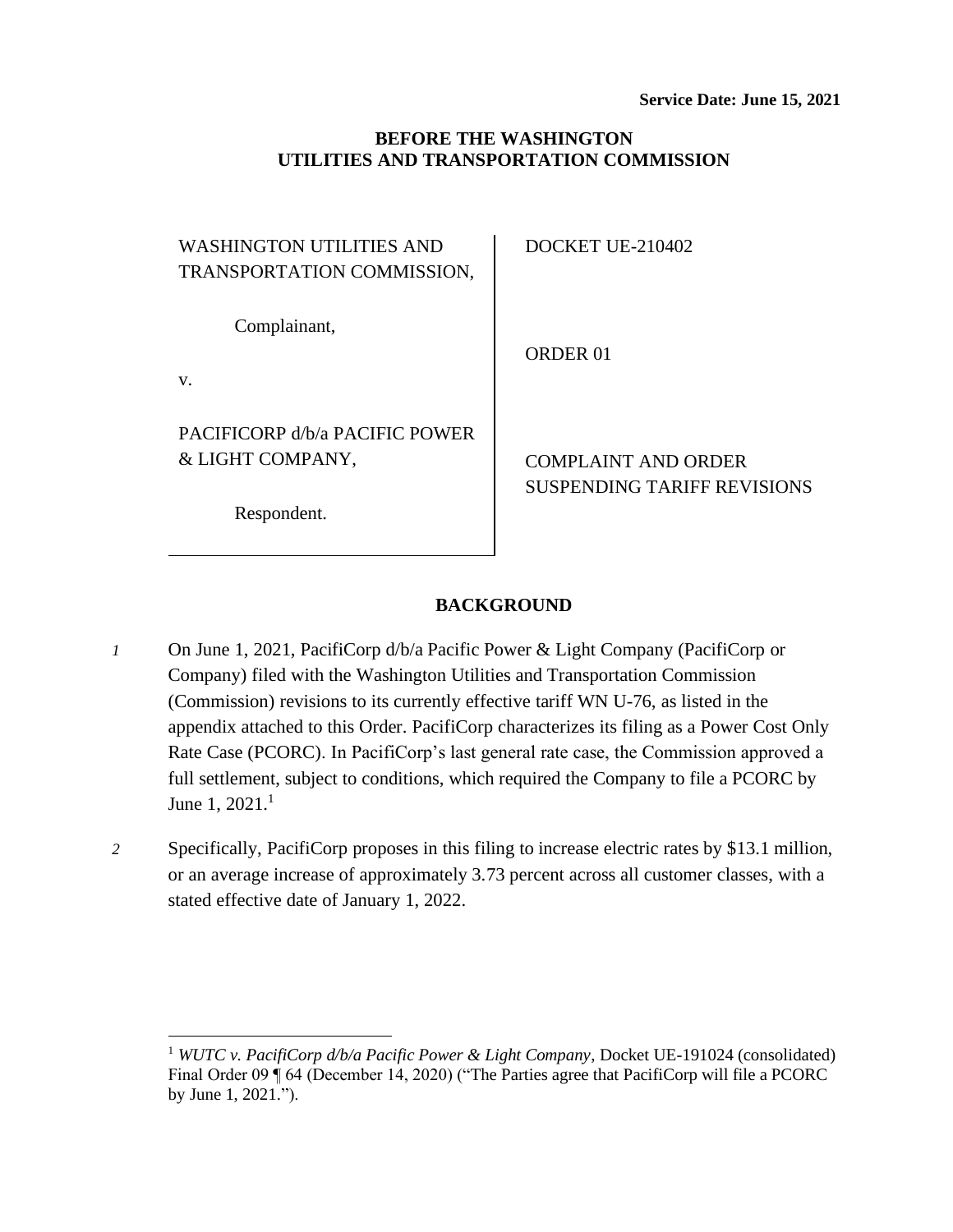## **DISCUSSION AND DECISION**

*3* PacifiCorp's requested increase might injuriously affect the rights and interests of the public, and PacifiCorp has not demonstrated that the increase would result in rates that are fair, just, reasonable, and sufficient. Pursuant to RCW 80.04.130(1), the Commission, therefore, suspends the tariff filing and will hold public hearings, if necessary, to determine whether the proposed increases are fair, just, reasonable, and sufficient.

## **FINDINGS AND CONCLUSIONS**

- *4* (1) The Commission is an agency of the State of Washington vested by statute with the authority to regulate rates, regulations, and practices of public service companies, including electric companies.
- *5* (2) PacifiCorp is an electric company and a public service company subject to Commission jurisdiction.
- *6* (3) The tariff revisions PacifiCorp filed on June 1, 2021, would increase charges and rates for service provided by PacifiCorp and might injuriously affect the rights and interest of the public.
- *7* (4) PacifiCorp has not yet demonstrated that the tariff revisions would result in rates that are fair, just, reasonable, and sufficient.
- *8* (5) In order to carry out the duties imposed upon the Commission by law, and as authorized in RCW 80.04.130, the Commission believes it is necessary to investigate PacifiCorp's books, accounts, practices and activities; to make a valuation or appraisal of PacifiCorp's property; and to investigate and appraise various phases of PacifiCorp's operations.
- *9* (6) The Commission finds that this docket meets the criteria of WAC 480-07-  $400(2)(b)(i)$  and that the parties may conduct discovery pursuant to the Commission's discovery rules in WAC 480-07-400 – 425.
- *10* (7) As required by RCW 80.04.130(4), PacifiCorp bears the burden to prove that the proposed increases are fair, just, reasonable, and sufficient.
- *11* (8) PacifiCorp may be required to pay the expenses reasonably attributable and allocable to such an investigation, consistent with RCW 80.20.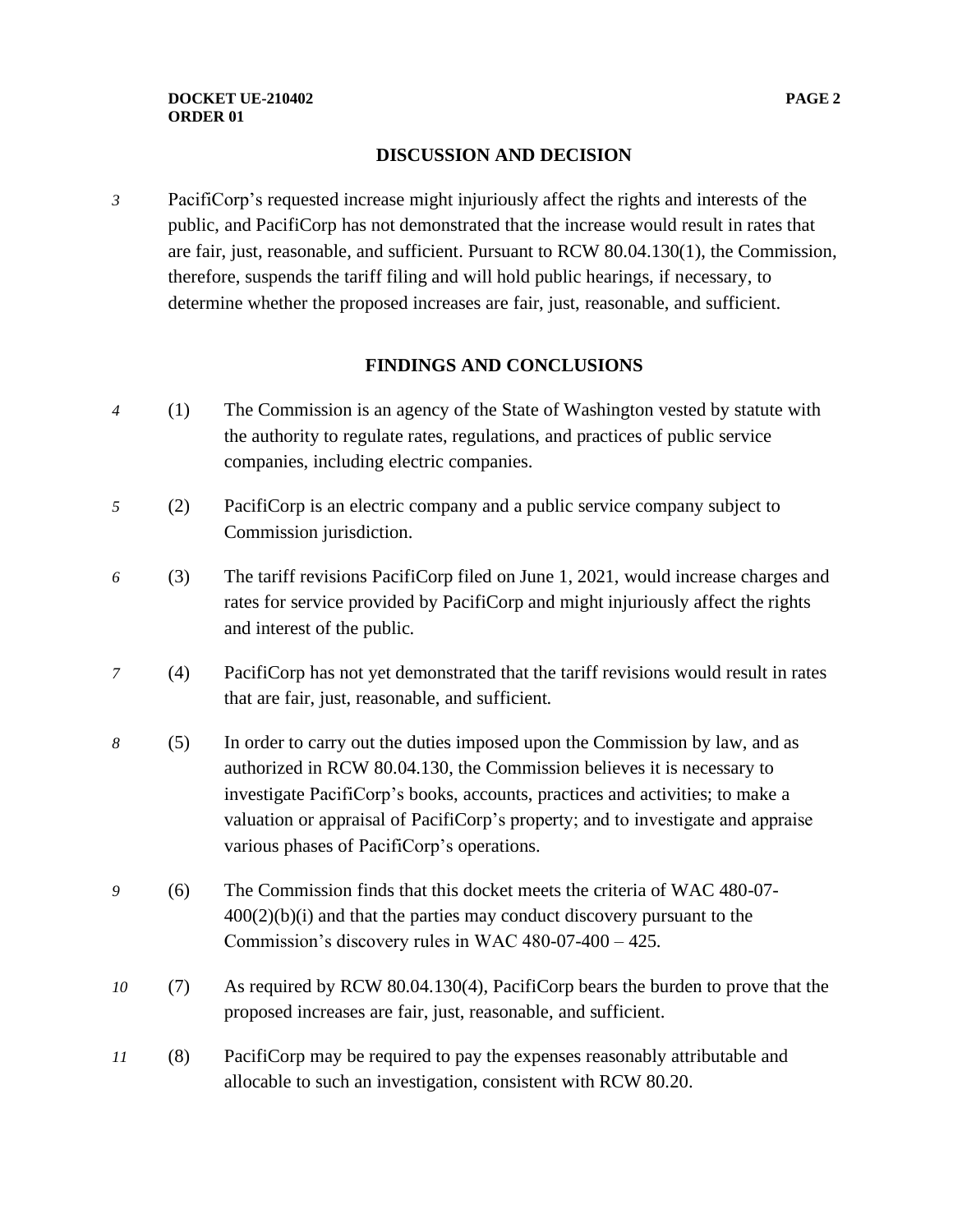#### **ORDER**

#### THE COMMISSION ORDERS:

- *12* (1) The tariff revisions PacifiCorp d/b/a Pacific Power & Light Company filed on June 1, 2021, are suspended.
- *13* (2) The Commission will hold hearings at such times and places as may be required.
- *14* (3) PacifiCorp d/b/a Pacific Power & Light Company must not change or alter the tariffs filed in this docket during the suspension period unless authorized by the Commission.
- *15* (4) The Commission will institute an investigation of PacifiCorp d/b/a Pacific Power & Light Company's books, accounts, practices, activities, property, and operations as described above.
- *16* (5) The parties may conduct discovery pursuant to the Commission's discovery rules in WAC  $480-07-400-425$ .
- *17* (6) PacifiCorp d/b/a Pacific Power & Light Company shall pay the expenses reasonably attributable and allocable to the Commission's investigation to the extent required in Chapter 80.20 RCW.

DATED at Olympia, Washington, and effective June 15, 2021.

## WASHINGTON UTILITIES AND TRANSPORTATION COMMISSION

## DAVID W. DANNER, Chair

ANN E. RENDAHL, Commissioner

JAY M. BALASBAS, Commissioner